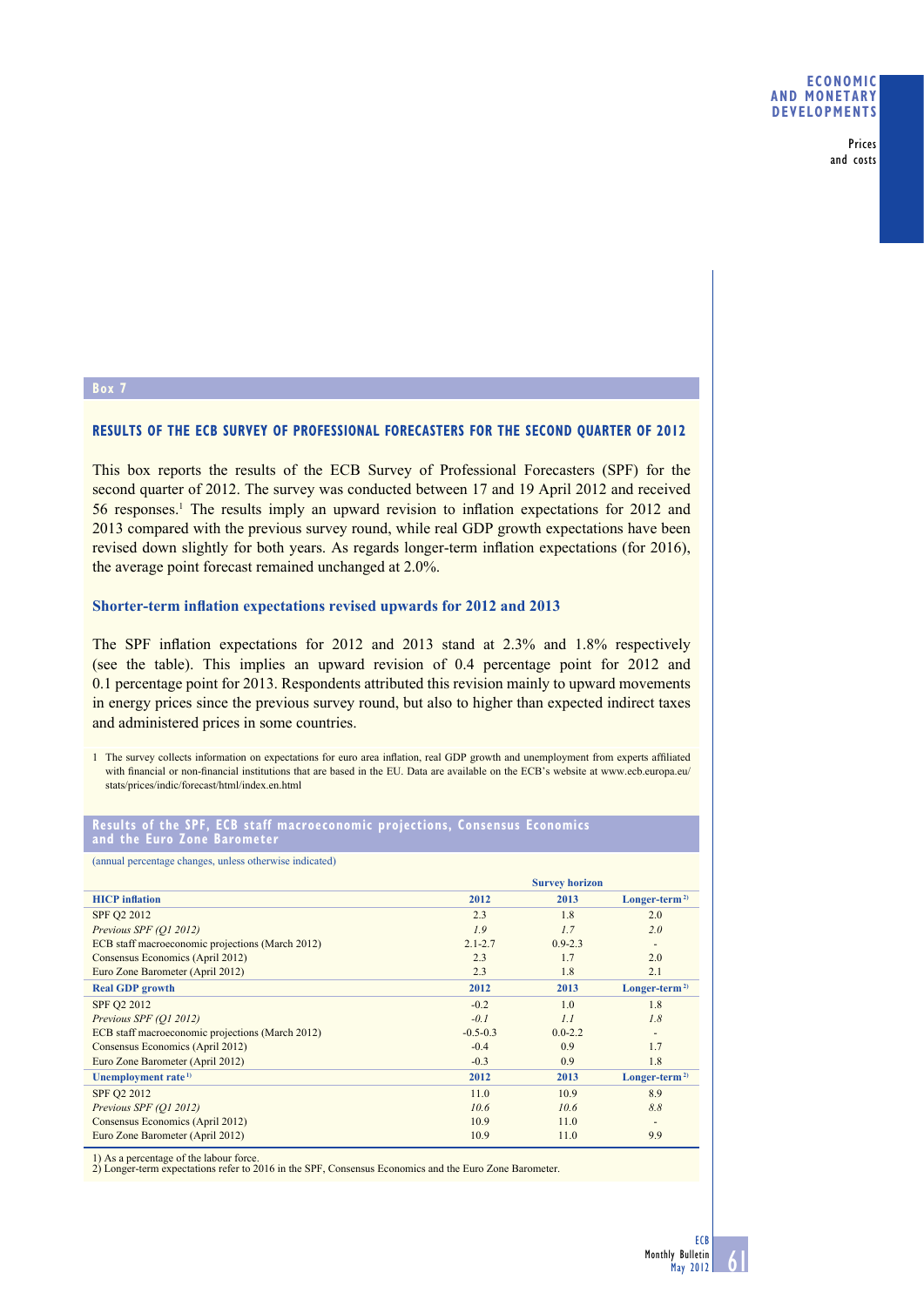**Chart A Aggregated probability distribution of average annual inflation expectations for 2012 and 2013 in the latest SPF rounds**



Note: The aggregated probability distribution corresponds to the average of individual probability distributions provided by SPF forecasters.

The SPF inflation expectations for 2012 and 2013 are well within the ranges reported in the March 2012 ECB staff macroeconomic projections and mirror those published in the Euro Zone Barometer and Consensus Economics surveys in April. The aggregate probability distribution has shifted towards higher outcomes compared with the previous survey round (see Chart A). At 40%, the highest probability is now attached to an inflation outcome in 2012 of between  $2.0\%$ and  $2.4\%$ , while the probability assigned to inflation being between  $2.5\%$  and  $2.9\%$  is 29%. For 2013, the highest probability (34%) is still allocated to the interval between 1.5% and 1.9%, but the second highest probability (24%) is now assigned to the interval between 2.0% and 2.4%. Taken together, the probability assigned to inflation being at 2% or above increased from 44% to 77% for 2012 and from 32% to 37% for 2013.

Some respondents mentioned higher energy and commodity prices, as well as further increases in indirect taxes and administered prices, as upward risks to their baseline inflation forecasts. According to the respondents' qualitative comments, the main downside risks to their inflation forecasts derive from a weaker than expected economic outlook.

## **Longer-term inflation expectations unchanged at 2.0%**

The average point forecast for longer-term inflation remains at 2.0% for 2016. At two decimal places, expectations stand on average at 1.99%, up from 1.98% in the previous survey round. The median and the mode of the point forecasts are also unchanged at 2.0%, and the share of respondents providing a point forecast of 2.0% is stable at 39% (see Chart B). The SPF longerterm inflation expectations are broadly in line with the longer-term forecasts published in the April 2012 issues of Consensus Economics and the Euro Zone Barometer (both for 2016).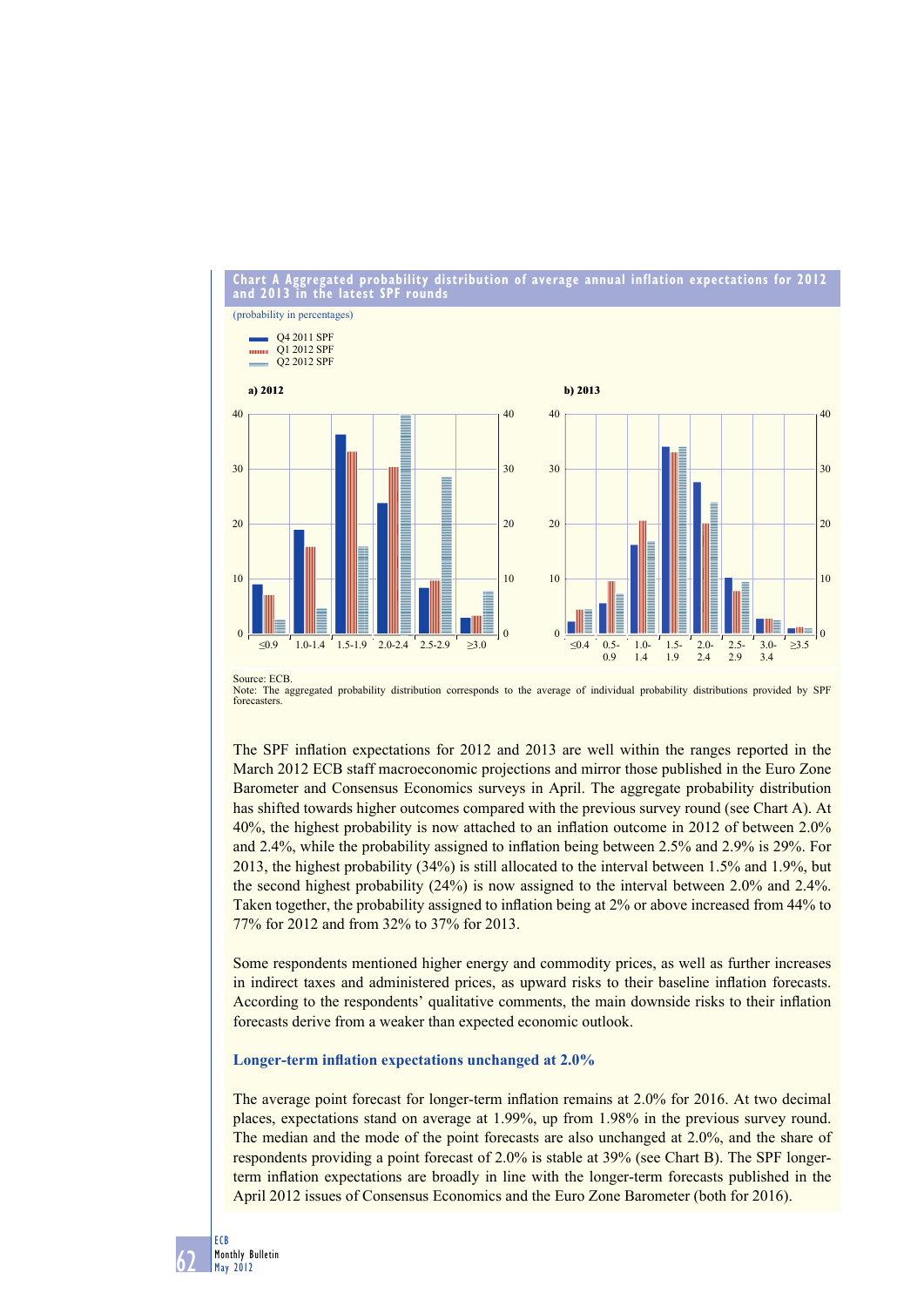## **ECONOMIC AND MONETARY DEVELOPMENTS**

Prices and costs

#### **Chart B Cross-sectional distribution of longer-term (five years ahead) inflation point forecasts**



## **Chart C Disagreement and uncertainty about longer-term inflation expectations**

(percentage points; percentages)

standard deviation of point forecasts (left-hand scale) **.....** aggregate uncertainty (left-hand scale) probability of inflation at or above 2% (right-hand scale) 0.9  $90$ 0.8 80 70  $0.7$ é, 0.6 60 50  $0.5$ 0.4  $40$  $0.3$ 30 0.2 20 0.1 10 0.0  $\mathfrak{c}$ 2001 2003 2005 2007 2009 2011 Source: ECB.

Note: Aggregate uncertainty is defined as the standard deviation of the aggregate probability distribution (assuming discrete probability density function with probability mass concentrated in the middle of the interval).

The aggregate probability distribution has shifted somewhat to higher outcomes compared with the previous survey round, with the probability of inflation being at or above  $2.0\%$  increasing from 46% to 49%.

Disagreement about longer-term inflation expectations, as measured by the standard deviation of the point forecasts, increased to 0.3 percentage point (from 0.2 percentage point in the previous survey round). Aggregate uncertainty surrounding longer-term inflation expectations, as measured by the standard deviation of the aggregate probability distribution, has risen slightly further, reaching its highest level on record (see Chart C).<sup>2</sup>

# **Real GDP growth expectations revised down marginally for 2012 and 2013**

Real GDP growth expectations have been revised down marginally (by 0.1 percentage point for both horizons) and now stand at -0.2% for 2012 and 1.0% for 2013. These expectations are within the ranges reported in the March 2012 ECB staff macroeconomic projections and are slightly higher than the forecasts published in the April 2012 issues of Consensus Economics and the Euro Zone Barometer.

According to the SPF respondents, one of the main reasons for the small further downward revision is the implementation of additional fiscal consolidation measures in some euro area countries. Some respondents also mentioned the deleveraging of the private sector and a higher than expected unemployment rate. However, these factors were partially offset by an improved outlook for the global economy that should have a positive effect on euro area exports.

2 For a discussion regarding measures of uncertainty, see the box entitled "Measuring perceptions of macroeconomic uncertainty", *Monthly Bulletin*, ECB, January 2010.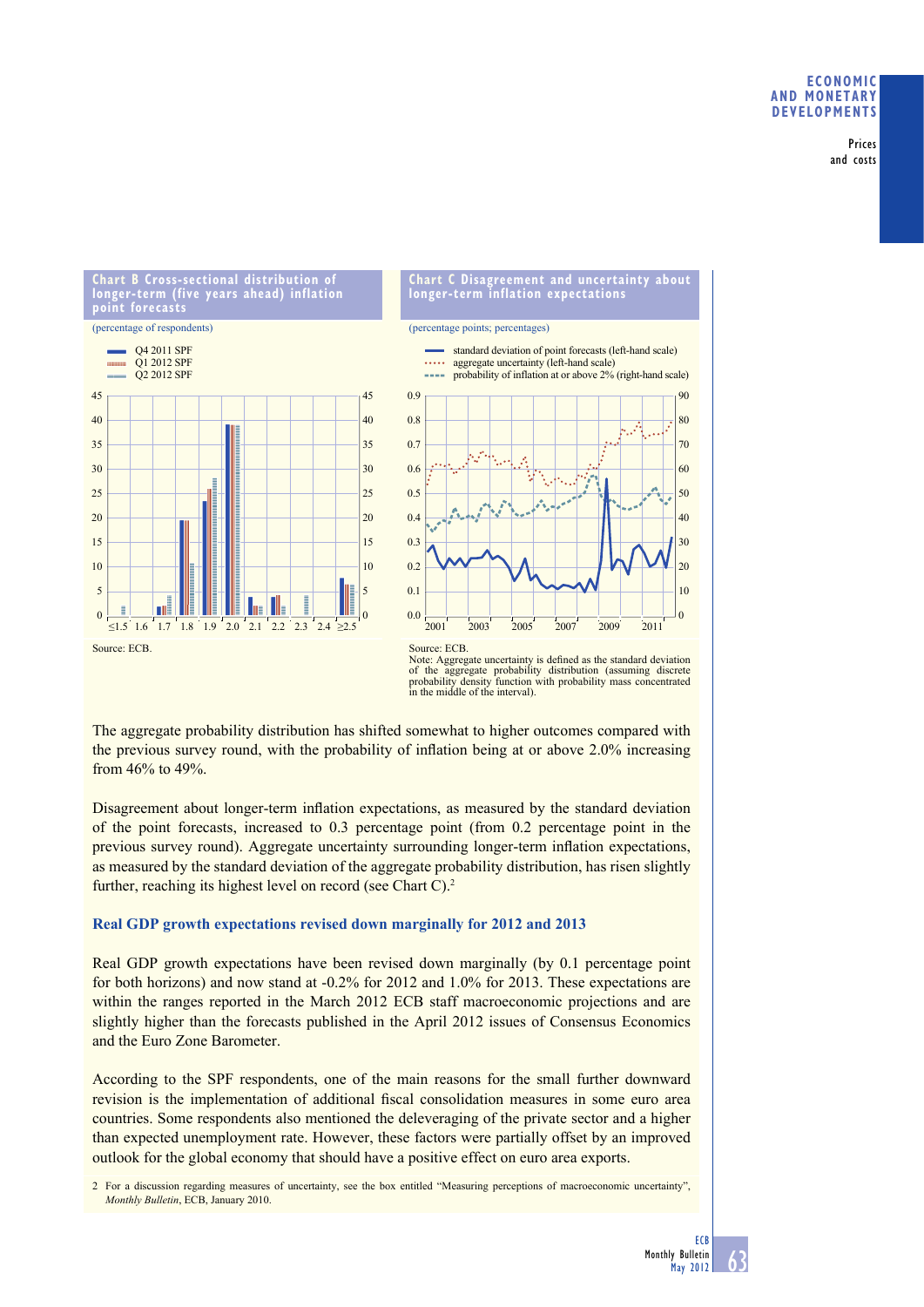



Note: The aggregated probability distribution corresponds to the average of individual probability distributions provided by SPF forecasters.

The aggregate probability distributions for 2012 and 2013 have shifted towards lower outcomes, in particular for 2012, with respondents now assigning the highest probability (37%) to the interval between -0.5% and -0.1%, compared with 29% in the previous survey round.

The risks to the growth outlook for 2012 and 2013 are still assessed to be tilted to the downside. An escalation of the sovereign debt crisis and a potential negative feedback loop between fiscal consolidation and growth, together with further oil price increases and weaker growth in emerging market economies, are considered to be the main downside risks.

Longer-term growth expectations (for 2016) stand at 1.8%, unchanged from the previous survey round. The aggregate probability distribution has shifted somewhat to the upside compared with the previous round, with the highest probability (27%) still assigned to outcomes in the interval between 1.5% and 1.9%.

## **Expectations for the unemployment rate revised upwards for 2012 and 2013**

Unemployment rate expectations stand at 11.0% for 2012 and at 10.9% for 2013, revised upwards by 0.4 percentage point for 2012 and by 0.3 percentage point for 2013. Part of this upward revision is likely to reflect the fact that the latest unemployment data available at the time of the previous survey round (November 2011) have meanwhile been revised upwards by 0.2 percentage point. Respondents attributed the upward revision to unemployment rate expectations mostly to the slowdown in economic activity. The expectations for 2012 and 2013 are broadly in line with the latest Consensus Economics and Euro Zone Barometer forecasts.



Source: ECB.